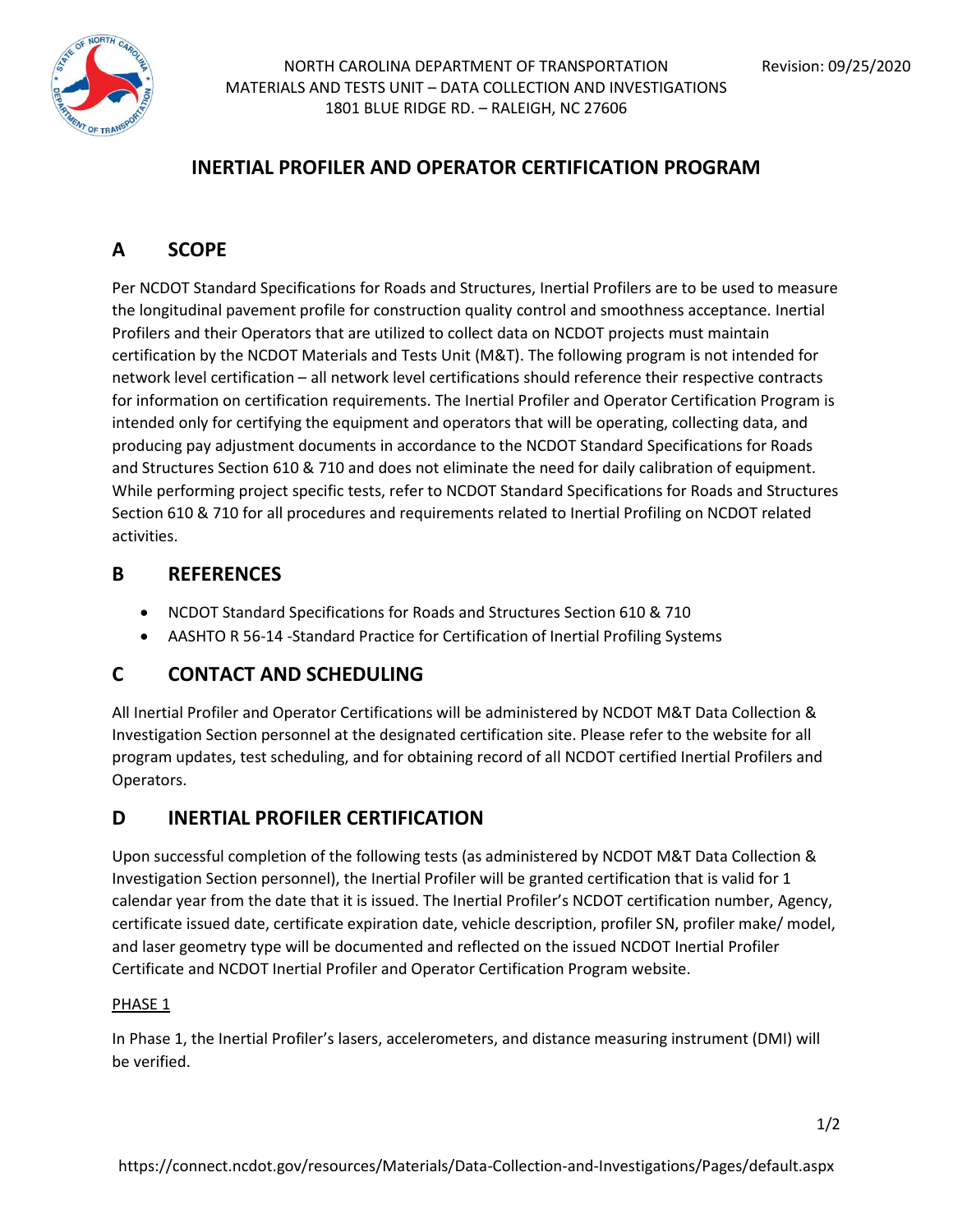

### NORTH CAROLINA DEPARTMENT OF TRANSPORTATION Revision: 09/25/2020 MATERIALS AND TESTS UNIT – DATA COLLECTION AND INVESTIGATIONS 1801 BLUE RIDGE RD. – RALEIGH, NC 27606

• Block Test: Left and right wheel path lasers must be accurate to within +/- 0.01". Blocks will be provided during test by NCDOT M&T personnel.

- Bounce Test: When in bounce mode, the Inertial Profiler must be able to demonstrate its accelerometer's ability to counteract body roll when the vehicle is in park and the body is being physically rocked left to right.
- DMI Test: The certification site will have a defined 1000 ft section where the Inertial Profiler's DMI can be calibrated. Once calibrated, the Inertial Profiler's DMI will be tested with acceptance criteria being +/- 1 ft over 1000 ft.

#### PHASE 2

Phase 2 consists of repeatability and accuracy tests. Two defined 528 ft asphalt sections will be ran 10 times each by the Inertial Profiler (20 total profiles containing both left and right raw wheel path data). Immediately after both sections have been ran, the raw data will be given to the NCDOT M&T personnel on site for analysis and will check both sections for the following acceptance criteria for repeatability and accuracy (NCDOT M&T will use data collected via ICC SurPRO device to establish ground truth measurements for the reference profile). If the acceptance criteria is not met (due to failing results or faulty data), the Inertial Profiler will be allowed only one additional set of 10 runs per section to achieve passing results. Both Sections must pass to qualify for certification. Partial Acceptance will not be issued.

- Repeatability: AASHTO R56 repeatability cross correlation of at least 92% (as computed by ProVAL Profiler Certification Module).
- Accuracy: The mean IRI for each individual run will be computed, summed, and divided by 10 to obtain the average IRI for each wheel path on each section. The calculated average IRI will be compared to the NCDOT M&T reference profile IRI and must be within 5 in/mi of one another (+/- 5 in/mi).

## **E OPERATOR CERTIFICATION**

Operators must successfully complete the following criteria prior to being issued their Inertial Profiler Operator certification. All Operator certifications are valid for 3 calendar years from the date that they are issued. The Operator will be issued an NCDOT Inertial Profiler Operator Certificate which contains their NCDOT certification number, certification issued date, certification expiration date, their name, agency name, photograph (for identification purposes), and the Inertial Profiler certification number upon which they have been approved to operate on.

- All Operators will be expected to perform all of the activities necessary to complete all of the tasks defined in the Inertial Profiler Certification (section D above) without the assistance of their colleagues or NCDOT M&T personnel.
- All Operators will be issued a written, timed exam which they must complete at the certification site. The exam will cover topics related to block tests, bounce tests, DMI calibration, data